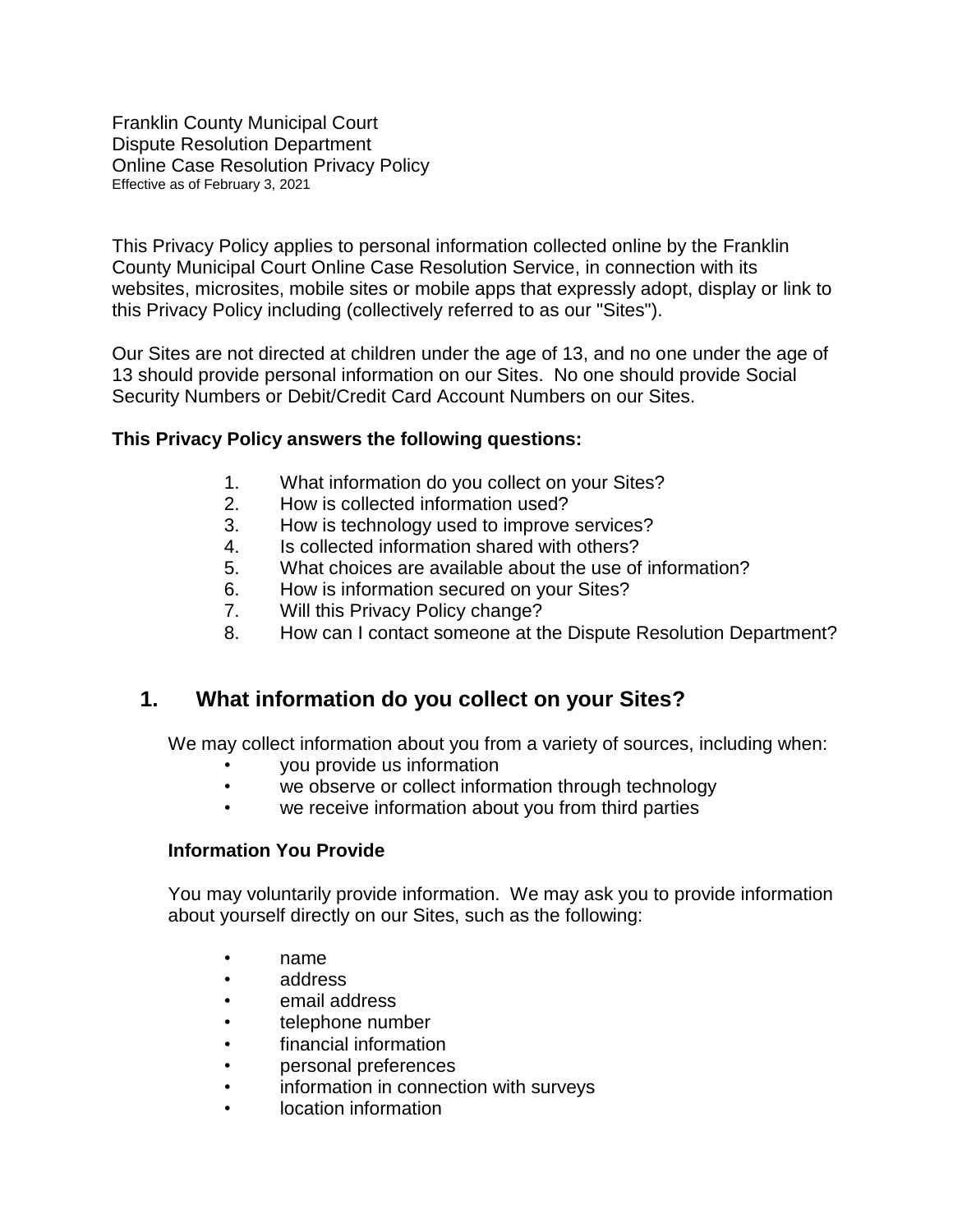#### **Information Observed or Collected Through Technology**

- **Navigational Information**. Navigational information, such as the following, is collected by us and our third party service providers when you use our Sites:
	- 1. browser type and version
	- 2. operating system
	- 3. the Internet service provider used to access our Sites
	- 4. IP Address
	- 5. use of links to arrive at our Sites
	- 6. web pages requested and viewed
	- 7. time spent on our Sites
	- 8. for our mobile websites and apps, technical information about the device used, such as screen size, cookie support by the device and how images may appear
	- **Location Information**. We and our third party service providers may collect different types of location information from you when you use our Sites and emails, such as:
		- 1. Postal Code. We and our third party service providers may collect IP Address to determine the postal code where you are located. This allows us to determine how we are serving the community.
		- 2. Cookies and other similar technology. We and our third party service providers use "cookies." Cookies assign a unique identification to your device and are typically stored on your device by your web browser. We may also use pixel tags (also known as web beacons, web bugs, and clear GIFs) on the Sites and in emails. A pixel tag is a nearly invisible pixel-sized graphic image on a webpage or in an email message. The information we and our third party service providers collect through cookies, pixel tags and similar technology includes the following:
			- a. the time of your visit to our Sites
			- b. confirmation when you open email from us, including the time you open the email and whether you click on any links in the email
	- **Mobile Information**. We or third-parties may collect additional information from you if you access our Sites through a mobile device. The information we or third parties may collect from your mobile device includes the following: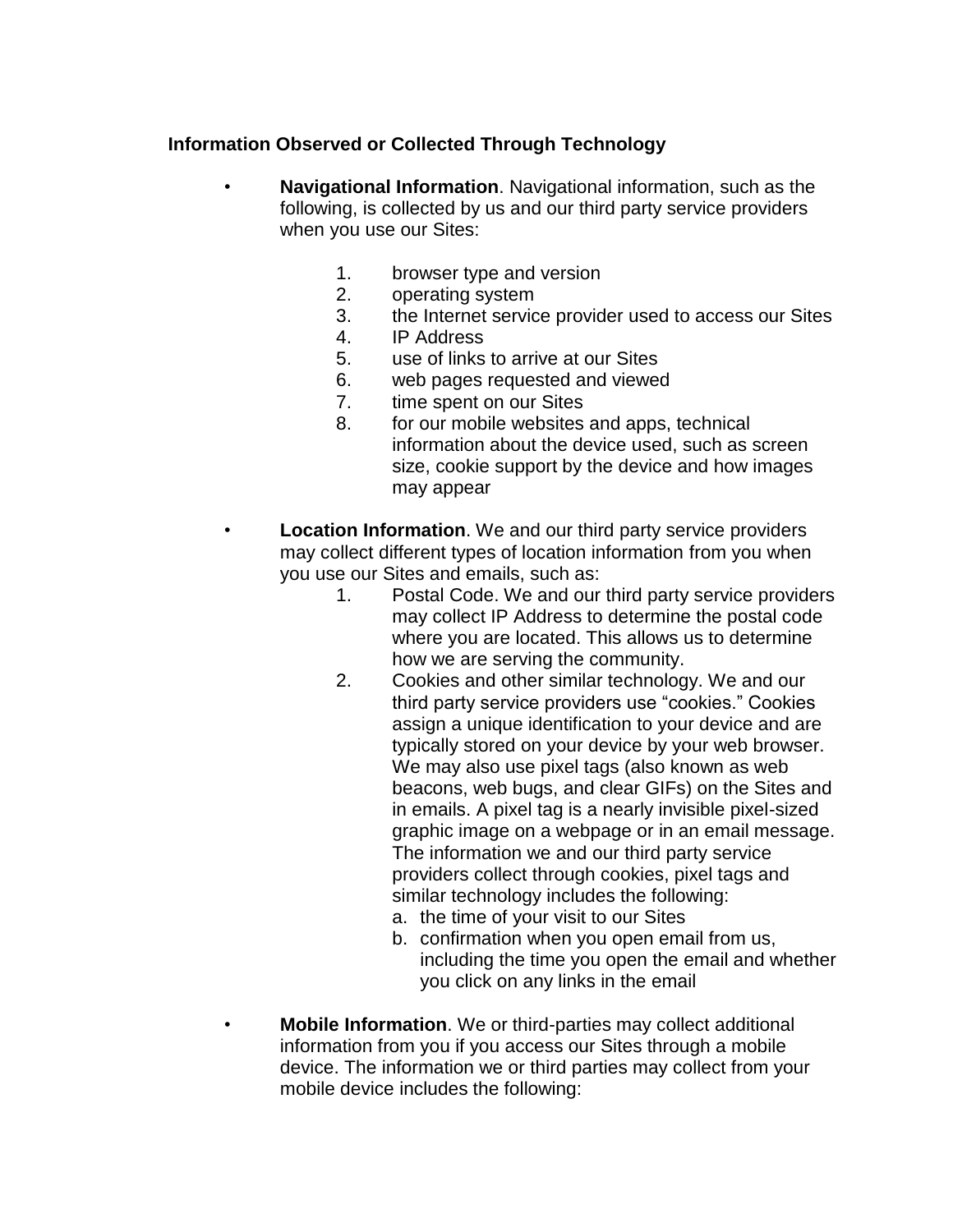- 1. your mobile number.
- 2. location or GPS/geo-location

#### **Information Obtained from Third parties**

We may combine information about you from other sources with the information we have collected about you on our Sites.

### **2. How is collected information used?**

The information we learn from you helps us personalize our communications to you and helps us continually improve our services on our Sites.

We use the information you provide for things like:

- improving and developing our Sites
- responding to your inquiries
- anonymous research and surveys
- analytics
- reporting performance indicators

We use navigational information gathered through technology for determining things like:

- which parts of our Sites are most visited or used
- how to improve our Sites
- the effectiveness of our Sites
- performance indicators
- difficulties visitors may experience in accessing our Sites
- monitoring the number of visitors to our Sites
- average time spent on our Sites
- any programming errors or failures on any of our Sites

We use information collected through cookies and similar technology to determine many of the same things listed for navigational information above. In addition cookies and similar technology are used for things like:

- personalizing your experience on our Sites
- serving tailored ads on other sites, as described below
- tailoring email marketing to you based on your preferences on or use of our Sites
- determining return visitors
- measuring the effectiveness of our advertising
- reporting performance indicators to our affiliates, partners, grantors, and funders

We use third-party analytics providers, such as Google Analytics, to measure traffic and usage trends, and to help us better understand your use of and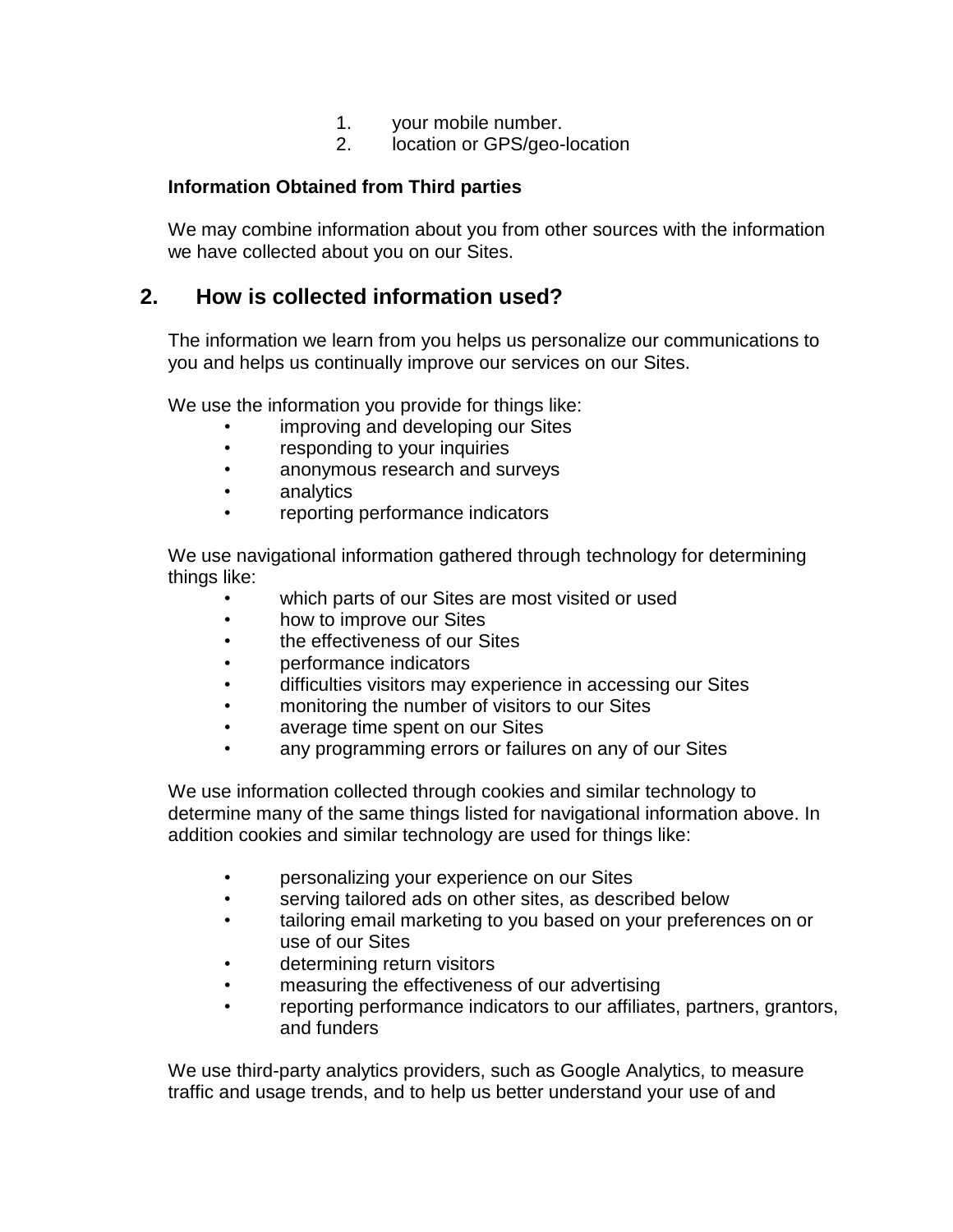interaction with our Sites. For more information on how Google uses data when you use our Sites visit: http://www.google.com/policies/privacy/partners/. For more information about how LiveChat uses data when you visit our Sites visit: https://www.livechatinc.com/privacy-policy/.

If you use different devices (such as your home computer, laptop, mobile device and/or other smart device) to access the Sites, we may be able to associate you with each of your devices. For example, our Sites may recognize your account across devices. Information we have collected from your different devices may be combined with other information you have provided us, including information that is saved in your account, how you use our Sites, and the pages you view. We may use this information to help provide more tailored experiences across all of your devices or as otherwise explained in this Privacy Policy. We may also use this information to prevent fraud, such as by identifying when your account is accessed from an unfamiliar device, or to provide customized advertising based on your use of each device and your interactions with the Sites. To opt-out or cancel this device tracking, you may cancel or delete your account information.

# **3. How is technology used to improve services?**

Technology helps us to directly connect with our users. Technology helps us provide our services efficiently and at a lower cost while maintaining a high level of user satisfaction.

We also use anonymized user information for research purposes. An example of our research is available at https://bit.ly/fcmcdata.

# **4. Is collected information shared with others?**

We may share your information with mediators, court staff, and technology partners to perform tasks such as the following:

- assisting with mediation
- providing and improving our communications with you
- responding to your requests
- cloud based and hosting services
- when it is necessary for completing requests you make on the Sites,
- as required by law,
- as necessary and appropriate to protect others from physical harm or other illegal activities.

If you have questions about the Ohio Public Records laws, refer to Ohio Revised Code, Section 149.43, Availability of Public Records.

Mediation communications are exempt from public records requests to the extent provided by law. View the Ohio Mediation Act at: http://codes.ohio.gov/orc/2710.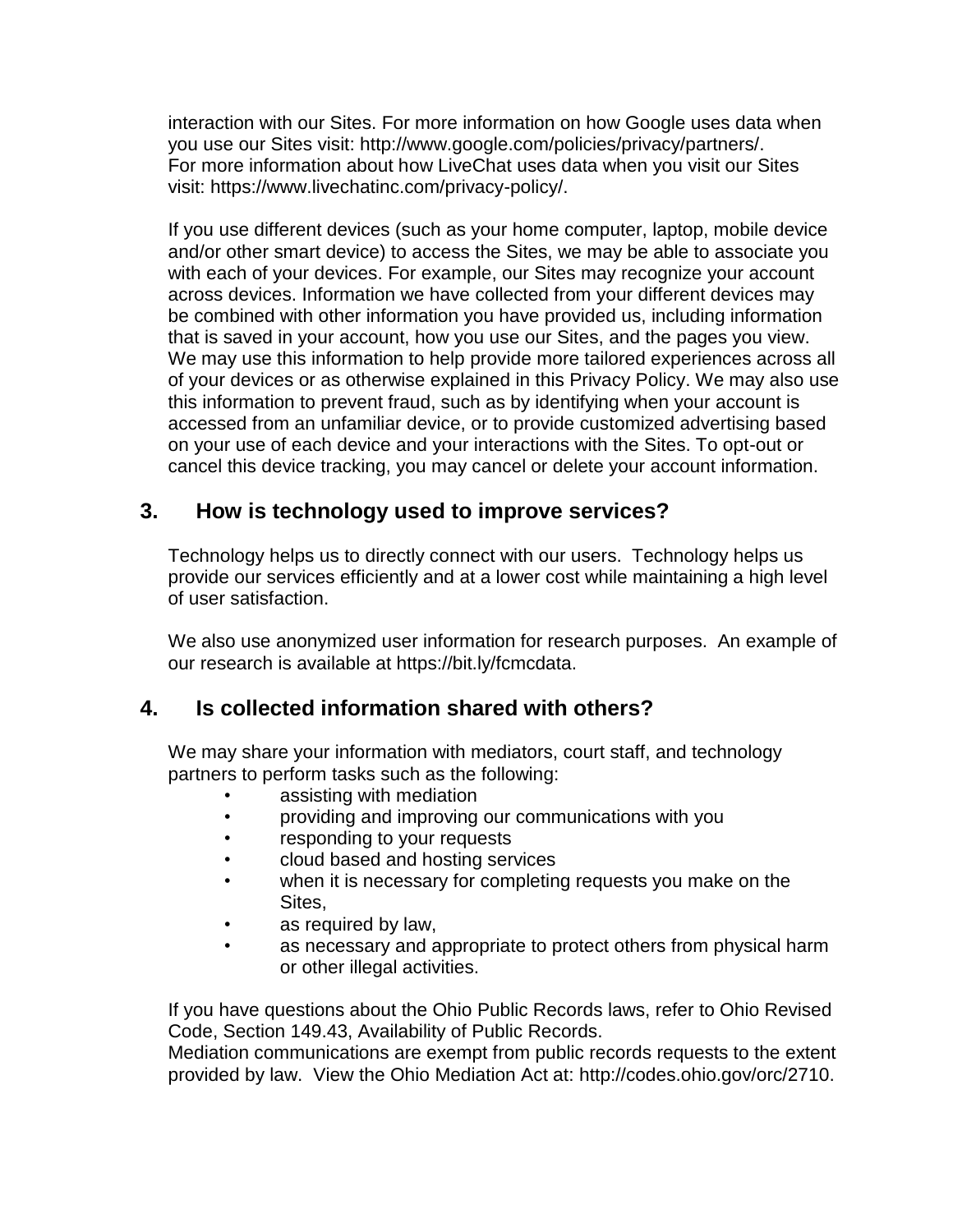We may also share aggregate, anonymized data for reporting purposes, but do not disclose mediation communications or personal information in those reports.

# **5. What choices are available about the use of information?**

The use of our Sites is voluntary. You are not required to use our sites or provide personal information. We give you choices about the information we collect and how we communicate with you.

- **Email**: You may contact us and submit information by email. Your desktop web browser may allow you to remove permission you granted through your desktop device for our Sites to access your location information and/or completely block requests for location information. We recommend you review the help or user manual provided with your browser for instructions. Your email program may allow you to prevent the pixel tags or images in the emails you receive from us from downloading, which will also prevent our service provider from accessing your location information.
- **Text**: You may contact us and submit information via SMS messages. Text rates may apply based on your phone provider. Your mobile device settings may allow you to disable locationbased services, which will prevent our Sites from accessing your precise mobile device location information. We recommend you review the help or user manual provided with your device for instructions.
- **Phone**: You may contact us and submit information by calling our department.
- **In-Person**: You may contact us and submit information in-person during a mediation or office visit.

# **6. How is information secured on your Sites?**

Our Sites utilize encryption technology. We also use firewalls and have implemented other reasonable technical, administrative and physical measures designed to protect the personal information in our custody or control from unauthorized access, use, modification and disclosure. Moreover, we regularly monitor our systems for possible vulnerabilities and attacks. While we implement these security measures on our Sites, you should be aware that 100% security is not always possible.

We may enable you to navigate to third-party websites through links on our Sites. We do this for your convenience. If it is not one of our Sites, we don't endorse, may not have any affiliation with, do not control and aren't responsible for those third-party websites and/or their Internet and web practices. Whether the thirdparty content appears within our Site environment (like a map frame), or you leave our Site for another website to view it, the terms, conditions, and privacy